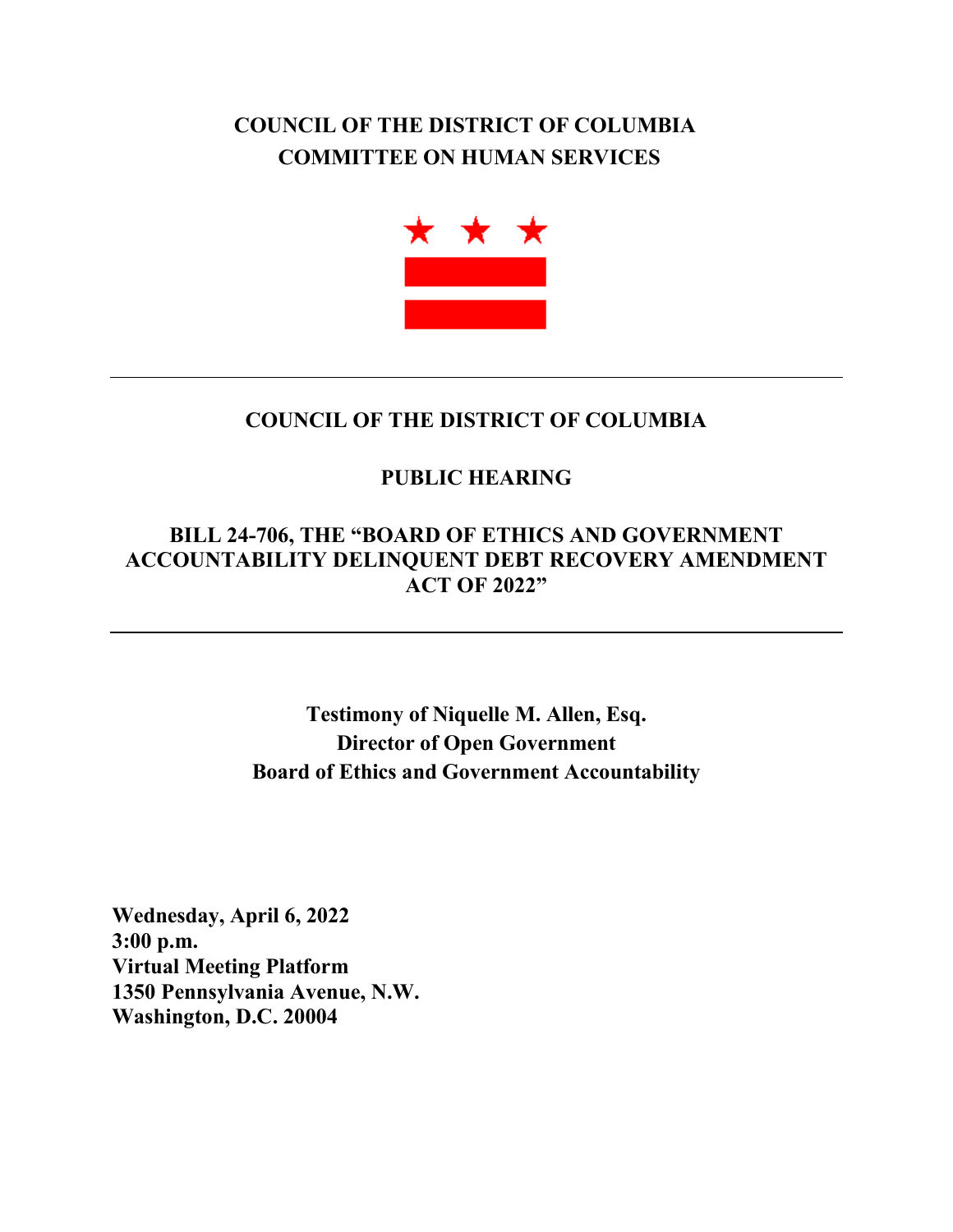Good afternoon, Chairperson Nadeau and members of the Committee. I am Niquelle Allen, Director of Open Government. Thank you for the opportunity to testify on the Board of Ethics and Government Accountability Delinquent Debt Recovery Amendment Act of 2022.

As you know, the Office of Open Government (OOG) is an office within the Board of Ethics and Government Accountability (BEGA). OOG's mission is to ensure that government operations at every level are transparent, open to the public, and promote civic engagement, by enforcing the Open Meetings Act (OMA) and providing guidance and assistance in implementing the District's Freedom of Information Act.

I am testifying today in *support* of this bill. It would allow OOG to concentrate on its central mission by allowing BEGA to refer the collection of fines and costs to the Central Collection Unit (CCU).

As a preliminary matter , I will briefly review the basis for the Open Government Fund ("Fund").

OOG may bring a lawsuit in Superior Court to enforce the OMA, which may result in the imposition of a civil fine. [1](#page-1-0) As I have mentioned in previous testimony, OOG sees litigation as a last resort, in cases where an advisory opinion or training would not suffice to correct a public body's violations of the OMA. OOG may pursue declaratory and injunctive relief for OMA violations in D.C. Superior Court. If a public body improperly closes a meeting to the public, a monetary fine may attach—up to \$250 per violation[.2](#page-1-1)

Originally, such civil fines were directed to the General Fund. So, in order to redirect fines specifically to "the operations and personnel of" OOG, the D.C. Council created the Open Government Fund through the Fiscal Year 2019 Budget

<span id="page-1-0"></span><sup>&</sup>lt;sup>1</sup> D.C. Official Code  $\S$  2-579(a).

<span id="page-1-1"></span><sup>&</sup>lt;sup>2</sup> D.C. Official Code § 2-579(e) provides that as the result of OOG's lawsuit, the D.C. Superior Court may impose a civil fine against "a member of a public body [who] engages in a pattern or practice of willfully participating in  $\dots$ closed meetings" that violate the OMA.